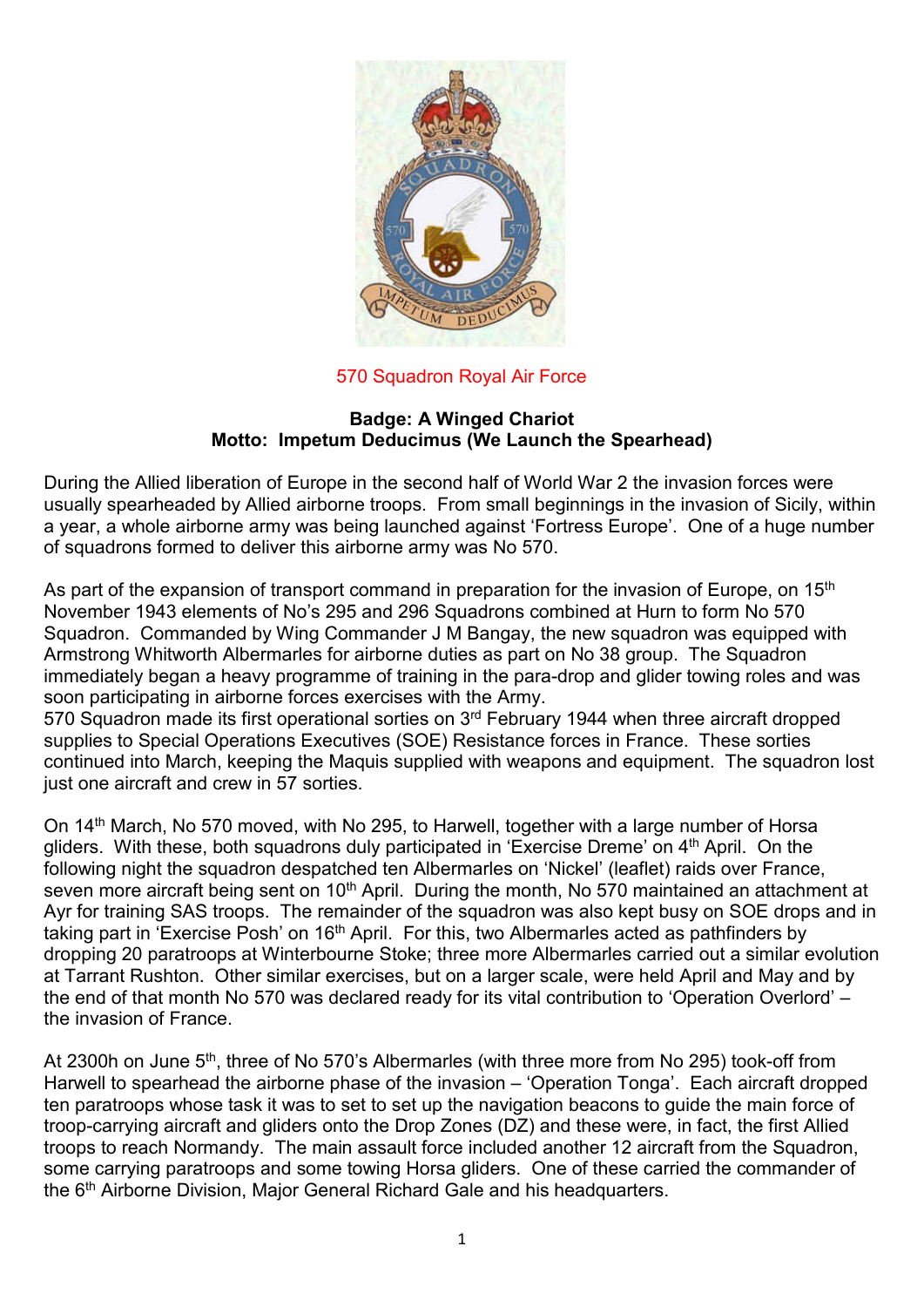The tow on two gliders parted, however, and they were forced to ditch off the coast. Later on into the day the squadron provided 20 aircraft towing gliders to the DZs near Caen on 'Operation Mallard' – the airborne resupply. The following day,  $7<sup>th</sup>$  June, came 'Operation Cooney' when SAS troops were dropped over the Brest Peninsula in order to sever railway lines and cut off Brest and Western Brittany from the rest of France. After these heady event s No 570 then returned to supporting SOE forces in France, dropping supplies in various regions at the cost of the loss of another crew. The Albermarle was of somewhat limited use for the airborne role and so it was decided to re-equip the squadrons with the heavier four engined Stirling IV. No 570's first aircraft arrived on 1st July and the squadron began to convert to the new type whilst the Albermarles continued flying some special operations over France. The squadron's first operational sortie with the Stirling took place on 27<sup>th</sup> July when supplies were dropped over the Brest Peninsula. From then on no 570 used only the Stirlings on operations and it lost its first, LK133 on 29<sup>th</sup> July when it failed to return from an SOE drop 'Hermit 15' to Dijon. SOE duties occupied the squadron throughout August and into September when, early in the month, it was warned to stand-by for a major airborne operation. After several false starts this evolved as 'Operation Market Garden'.

The airborne phase of the of this ambitious plan, 'Operation Market', envisaged the dropping of three airborne divisions (one British, two US) in Holland to capture and hold vital bridges until relived by an armoured thrust from Belgium by XXX Corps. 'Operation Market' began on 17th September when a huge aerial armada of transports and gliders, closely escorted by fighters, set off for Holland. No 570 was committed to the lift of the British 1<sup>st</sup> Airborne Division to the furthest objective – the bridge over the Lower Rhine at Arnhem. Shortly after 1100h No 570 and 295 left Harwell in the van of the huge airborne force; 12 of No 570's Stirlings towed Horsa gliders to the DZs at Wolfheze, just west of Arnhem. The AOC No 38 Group, Air Vice-Marshal Hollinghurst, flew as an observer in the CO's aircraft. This element as followed half an hour later by another seven Stirling / Horsa 'combinations', carrying the Divisional HQ to the DZ. All the gliders were successfully delivered and all the Stirlings had returned safely to Harwell by mid-afternoon.

The reinforcement and resupply lift on the following day was initially delayed due to poor weather, but later in the day the squadron despatched another ten 'combinations' and 15 supply droppers to the Arnhem DZs. However by now the Germans had recovered from their initial surprise and resistance both on the ground and against the resupply sorties was intense. No 570 lost three aircraft: LK 594 with its Horsa was hit by flak at Overflakee and crashed near Breda, Lk121 was also hit at Overflakee and crashed near Opheusden whilst another suffered engine failure on take-off from Harwell and was written off.

By the 19<sup>th</sup> the enormity of the problems facing the 1<sup>st</sup> Airborne at Arnhem were beginning to become clear and the transport squadrons continued their supply drops in the face of increasingly heavy opposition and losses. The 19th cost 570 three more Stirlings: LJ647/V8-U was badly hit by flak over the DZ and crashed near Grave, LJ944 had both port engines shot out and crashed near Ghent and EH897/E7-Z was also lost over Arnhem. The following day mercifully all 16 of 570's aircraft returned safely from their re-supply sorties which were repeated on the subsequent two days, again without loss. The squadron flew its final sorties to the doomed Paras, fighting desperately within the perimeter at Oosterbeek, on 23rd. This final sortie cost No 570 four aircraft - LK191, LK991 and LJ883/V8-K were all shot down over the DZ whilst LJ991 was severely damaged by flak and crashed at Niimegan. Arnhem was a disaster for No 570 as well as the 1<sup>st</sup> Airborne, and its 22 glider tug and 58 resupply sorties had cost it 11 aircraft lost and many others damaged.

In late September the squadron began SOE drops to the Dutch Resistance and on  $7<sup>th</sup>$  October it moved to Rivenhall, Essex, where it licked its wounds and rebuilt its strength in aircraft and crews. 570 Continued its work from there operating SOE sorties to the Resistance in Norway for the first time on 8<sup>th</sup> November when seven aircraft operated. SOE duties together with large scale training exercises occupied the squadron throughout the winter together with some training in tactical bombing and an occasional ASR search. Although outmoded for Main Force bombing attacks, the Stirling still had a bombing capability and it was realised they could be used in conditions of air